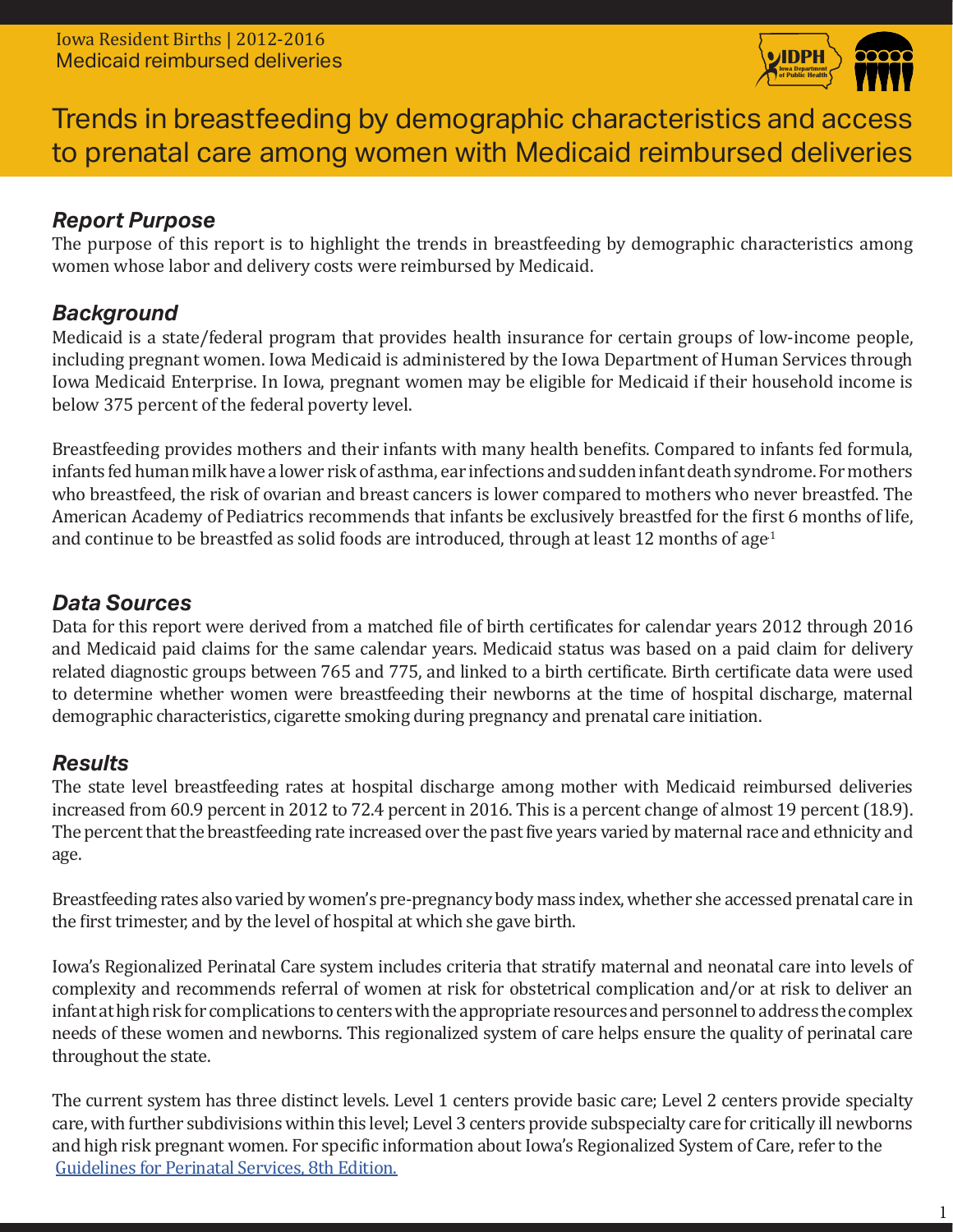

#### *Figure 1. Breastfeeding rates at hospital discharge by race and ethnicity, among Medicaid reimbursed deliveries, 2012 – 2016*

Breastfeeding rates were the highest among Hispanic women compared to women of other races and ethnicities. The percent increase of breastfeeding was highest among Non-Hispanic Black women (35.7 percent change).

#### *Figure 2. Breastfeeding rates at hospital discharge by age, among Medicaid reimbursed deliveries, 2012 – 2016*

Breastfeeding rates were the highest among women age 30 and older compared to women of other age groups. The percent increase of breastfeeding was the highest among women age 20 to 24 (21.8 percent change).





#### *Figure 3. Breastfeeding rates at hospital discharge by maternal pre-pregnancy body mass index, among Medicaid reimbursed deliveries, 2012 – 2016*

Breastfeeding rates were the highest among normal weight women and overweight women compared to underweight, obese and extremely obese women. The percent increase of breastfeeding was the highest among underweight women (22.9 percent change).

*Figure 4. Breastfeeding rates at hospital discharge by maternal first trimester prenatal care initiation, among Medicaid reimbursed deliveries, 2012 – 2016* 

Breastfeeding rates among women who initiated prenatal care during the first trimester were higher than women who initiated prenatal care later in their pregnancy. However, the percent increase of breastfeeding was the highest among women who initiated prenatal care later in their pregnancy (21.5 percent change).